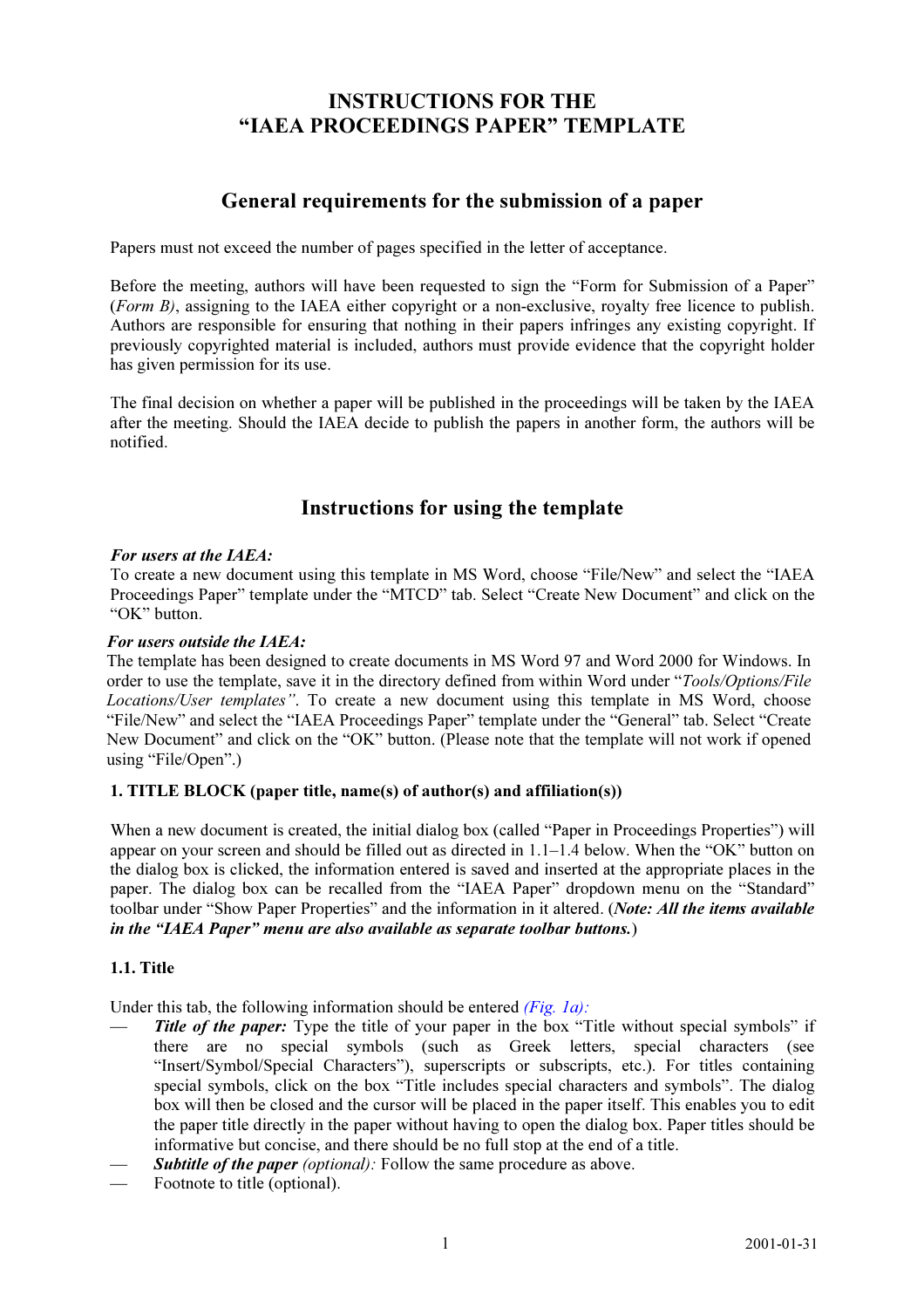## 1.2. Institutes

Information on institutes to which authors are affiliated must be provided before entering the names of authors. To enter information on an institute, click on "New". Under "Name and location of institute", insert  $(Fig. 1b)$ :

- the full name of the institute (the name of the institute can, if necessary, be preceded by the name of a division within this institute),
- the name of the town.
- the names of the state, province or county (for Australia, the USA, Canada and the United Kingdom) and the country (in full),

with a comma after every item except the last. Do not add any additional details, such as streets, postal codes, etc. (full postal addresses of participants in a meeting are given in the List of Participants appearing at the end of the proceedings).

## 1.3. Authors

Click on "New" to enter information on each author of a paper as follows [\(Fig. 1c\):](#page-5-0)

- Name: Type the initials of the given names (each initial should be followed by a full stop; when two or more initials are used they should not be spaced — e.g. J.W. Brown — and the initials of hyphenated names should also be hyphenated — e.g. J.-P. Leblanc) followed by the full family name. Authors who normally put their given name last and family name first should write out both names in full.
- Footnote (optional): Additional information, such as the present postal address of an author, where different from the affiliation, can be given as a footnote.
- Institute: The institute to which the author is affiliated must be selected before clicking on the "OK" button.

## 1.4. Other [\(Fig. 1d\)](#page-5-0)

- **Paper type** (optional): Select a paper type from the dropdown list if appropriate.
- **Presented by** (optional): If the paper is presented by someone other than a named author, for example by an individual on behalf of a team or on behalf of authors who did not attend the meeting, insert the initials of this person's given names, followed by the full family name (authors who normally put their given name last and family name first should write out both names in full).
- **Copyright granted to the IAEA:** Click on this box if appropriate.

## 2. ABSTRACT

The paper must begin with an abstract. The abstract must be one paragraph not exceeding 300 words and inserted at the place indicated. It should not contain reference citations, displayed equations or footnotes.

## 3. MAIN TEXT OF THE PAPER

## 3.1. Styles

For the main text of the paper use the following styles (to be selected from the dropdown "Style" box on the Formatting toolbar):

- **Body text:** Default style for the ordinary paragraph text.
- Headings: A choice of four levels is given (heading styles beyond four levels should not be used).
- **Body text list:** Style used for hierarchical bulleted and numbered lists. Two types of list are available, bulleted and numbered. The template inserts these as "Outline Numbered" lists, which appear as the last two boxes under "Format/Bullets and Numbering", tab "Outline Numbered" (*Fig. 2*).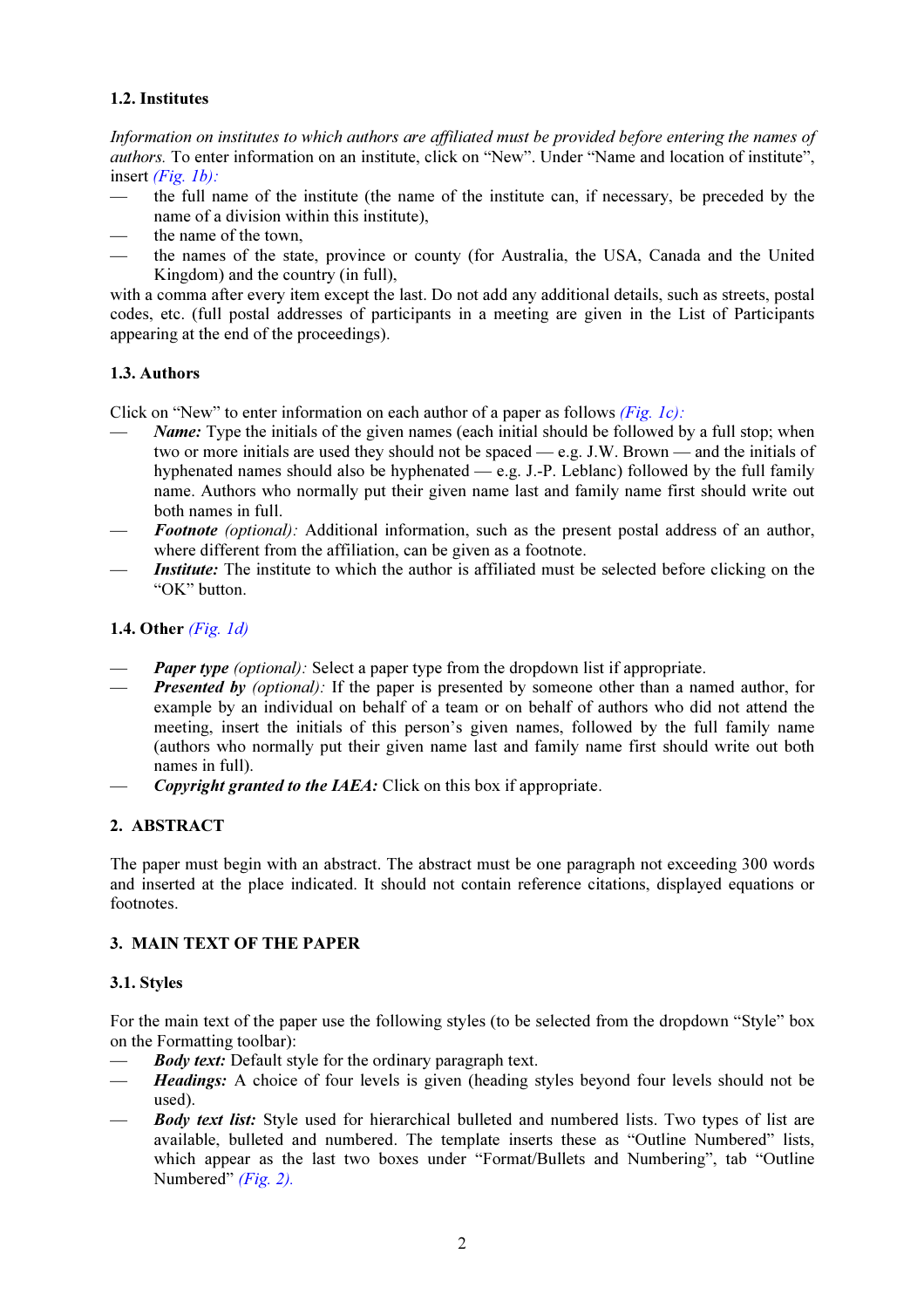Alternatively, under the "IAEA Paper" menu, two items are provided, called " $\equiv$  Outline Bulleted List", and "<sup>1</sup> Outline Numbered List", which can be used to apply the two "Outline" Numbered" lists, respectively, to the paragraph in which the cursor is positioned. To promote and demote the level of outline in the paragraph in which the cursor is positioned, or to remove the outline numbering, the standard Word buttons can be used:

- $\bullet$ Promote:
- $\bullet$ Demote:
- -Remove outline numbering:  $\equiv$

Use only the styles given in the template and do not create/import any other styles. A complete list of the styles defined in the template is given in [Appendix I.](#page-8-0)

## 3.2. Shortcut keys

The following shortcut keys have been defined:

| <b>Body Text</b> | Ctrl+Shift+N |
|------------------|--------------|
| Heading 1        | $Alt+Ctrl+1$ |
| Heading 2        | $Alt+Ctrl+2$ |
| Heading 3        | $Alt+Ctrl+3$ |
| Heading 4        | $Alt+Ctrl+4$ |

## 3.3. Additional requirements

- Leave only one space after a full stop.
- **Default language:** is set to "English (UK)". However, please note that Agency style is to use "…ization" rather than "…isation" and "…ize" rather than "…ise" in the corresponding verbs. The corresponding spelling will have to be added to the spelling checker or the indications of misspelling ignored.
- Special characters/signs: Use the "Insert/Symbol" feature in MS Word to insert special characters/signs [\(Fig. 3\).](#page-6-0)

In the dialog boxes under the "Symbols" tab select the font "(normal text)" and use one of the subsets "Basic Latin", "Latin 1", "Latin Extended-A" or "Latin Extended-B". Do not set the font to "Symbol" in the "Insert/Symbol" dialog box. Special characters/signs can also be inserted using "ALT" + numeric keypad. This solution is particularly well suited for inserting special characters in the "Show Paper Properties" dialog box. Please note that "Num Lock" must be switched on in order for this method to work.

- *Mathematical expressions:* If available, use the Microsoft Equation Editor accessible through "Insert/Object/Microsoft Equation". Equations referred to in the text should be numbered (Arabic numerals) in parentheses at the right hand margin.
- *Mathematical signs:* Use the special characters:  $\times$  (ALT 0215) for the multiplication sign; en dash – (ALT 0150) for minus; and raised dot (ALT 0183) for combining units (e.g. MW·h).
- The **SI** system of units should be followed, or conversions given where non-SI units have to be retained.
- *Abbreviations* likely to be unfamiliar to readers must be explained the first time they occur.
- **Do not underline:** Use italics, bold or bold italics instead.
- Run the final manuscript through the *spelling check*.

## 4. FIGURES AND TABLES

Figure captions and table headings are automatically numbered by the template in consecutive order (with Arabic numerals). Figures and tables should be referred to in the text and they should be placed as close as possible to where they are first mentioned. Text should not be wrapped around them.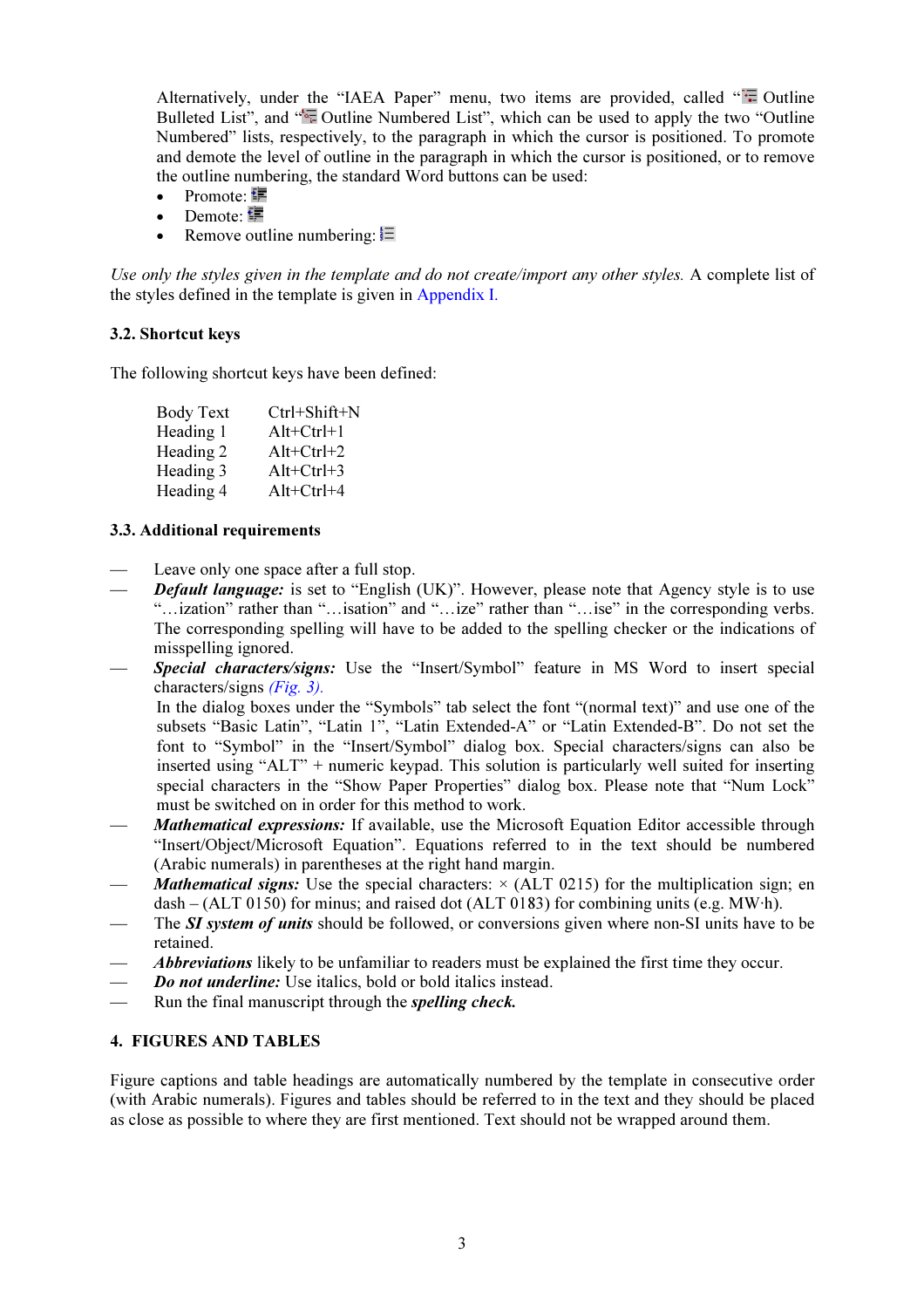## 4.1. Figures

- To insert a figure from another file, click where you want to insert the figure and select "Insert/Picture/From File". Locate the figure you want to insert and double click on it. In the paper itself, the selected figure will be placed in a table created by the template for that purpose. A figure number will automatically appear and the full caption of the figure should be entered. Please note: captions shorter than one line are centred (this is done automatically by the template). Longer captions will need to be justified by the originator. Figure captions should end with a full stop. By selecting the whole table, the figure, together with its caption, can easily be moved to another location in the paper if so desired.
- Alternatively, an appropriate space can be left in the text if the figure is to be inserted at a later stage. In this case, select "Add Picture Placeholder" from the "IAEA Paper" menu. A dialog box will prompt you to enter the desired height of the figure. To replace the placeholder by a figure, place the cursor in the placeholder and select a figure to be inserted as described above. The figure will appear in its original size.
- Scanning: photographic images should be scanned using a resolution of 300 dots per inch (dpi). Graphs or diagrams should be scanned using a resolution of 600 dpi.

## 4.2. Tables

- To create and format a table: Use standard Word features. Do not use boxes; use horizontal lines only, at the top and bottom of the table and under the column titles, but not between consecutive rows. Do not exceed the preset margins defined under "Page Setup".
- To create a table heading: Select "Table Caption" from the "IAEA Paper" menu. The table number appears automatically and the full caption should be entered (without a full stop at the end of the caption).
- To create a table footnote: Select "Table Footnote" from the "IAEA Paper" menu. A dialog box will offer a choice between raised small letters and symbols. The footnotes to a table will be placed below the table, to distinguish them from footnotes to the main text.

## 5. ACKNOWLEDGEMENTS (optional)

Acknowledgements, if any, can be inserted after the end of the main text and before the references.

## 6. REFERENCES

For inserting bibliographical references, the functions provided by this template should be used. The IAEA uses the numerical system (Arabic numerals in square brackets), and not the Harvard system of author plus year, for presenting bibliographical references. References can be inserted at any stage of text compilation at any place. They will be automatically sorted by number at the final editing stage (see below).

- To enter the first reference, place the cursor under the heading "REFERENCES" at the end of the paper and type the details of the first reference where prompted "Enter first reference here". For subsequent references, select "Add Reference" from the "IAEA Paper" menu to call up the reference list and fill in the details.
- To insert a reference number at the cursor position in the main text, select "Use Reference" from the "IAEA Paper" menu and choose the reference(s) to be cited from the dialog box. Enter a space before/after the reference number where needed.
- To delete a reference: Within the reference list, click on the appropriate reference and select "Delete Reference" from the "IAEA Paper" menu. A dialog box will ask for confirmation.
- To sort references at the final editing stage, select "Sort References" from the "IAEA Paper" menu to put the reference list in sequential order.

WARNING: the option "Finalize References" from the "IAEA Paper" menu should only be used at the final stage of preparation before printing since it is irreversible and will not allow the order of references to be changed.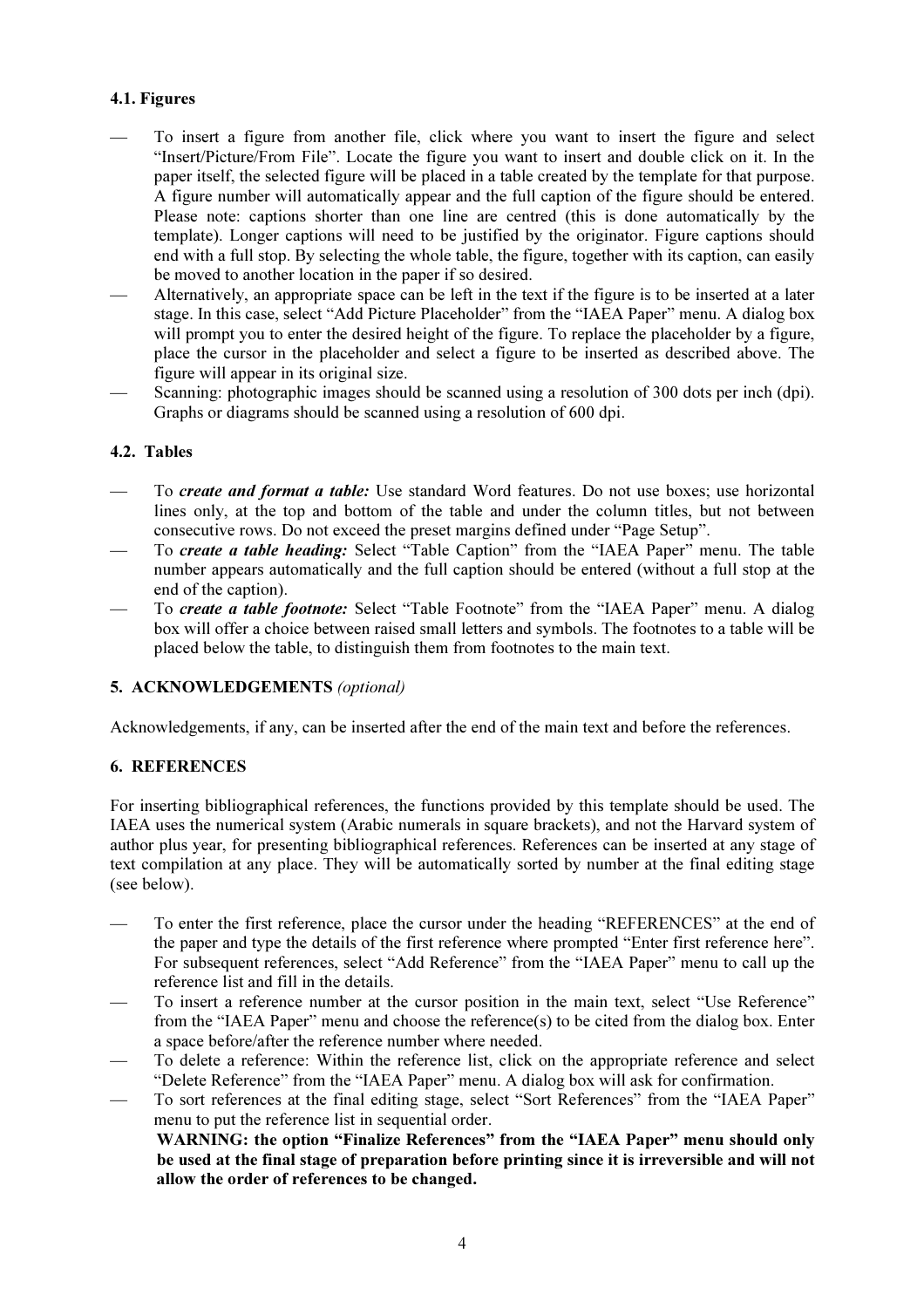Examples of references to various kinds of publication are presented in [Appendix II. A](#page-12-0) *bibliography* for background reading, i.e. whose entries are not cited in the text, should be set out in reference form and put in alphabetical order. The entries should not be serially numbered. References by the same author should be ordered chronologically, with the earliest reference first.

## 7. FONTS COMPLIANCE CHECK

For manuscripts originally created with fonts other than Times New Roman, Arial or Symbol (template default fonts), select "Check Fonts" from the "IAEA Paper" menu. The "Fonts Compliance Check" box will display any non-compliant fonts used in the manuscript. Replace non-compliant fonts with one of the default fonts and press either the "Replace All" button (i.e. all non-compliant fonts will be replaced at the same time) or the "Replace" button (i.e. only the selected non-compliant font will be replaced). All text typed in the non-compliant font(s) will automatically be replaced throughout the manuscript  $(Fig. 4)$  $(Fig. 4)$ . Alternatively, replace each individual text entry formatted in a non-compliant font with the standard Word "Find and Replace" functions as shown in [Fig. 5](#page-7-0).

## 8. CHECK STYLES

Only the styles given in the template should be used (select styles from the dropdown "Style" box on the Formatting toolbar). To check whether any styles other than those defined for the template have been used, select "Check Styles" from the "IAEA Paper" menu. The "Styles Compliance Check" box will display any non-compliant styles used in the manuscript. Replace non-compliant styles with one of the styles defined in the template and press either the "Replace All" button (i.e. all non-compliant styles will be replaced at the same time) or the "Replace" button (i.e. only the selected non-compliant style will be replaced). All text typed in the non-compliant style(s) will automatically be replaced throughout the manuscript  $(Fip, 6)$ . Alternatively, replace each individual text entry formatted in a non-compliant font with the standard Word "Find and Replace" functions [\(Fig. 7\)](#page-7-0).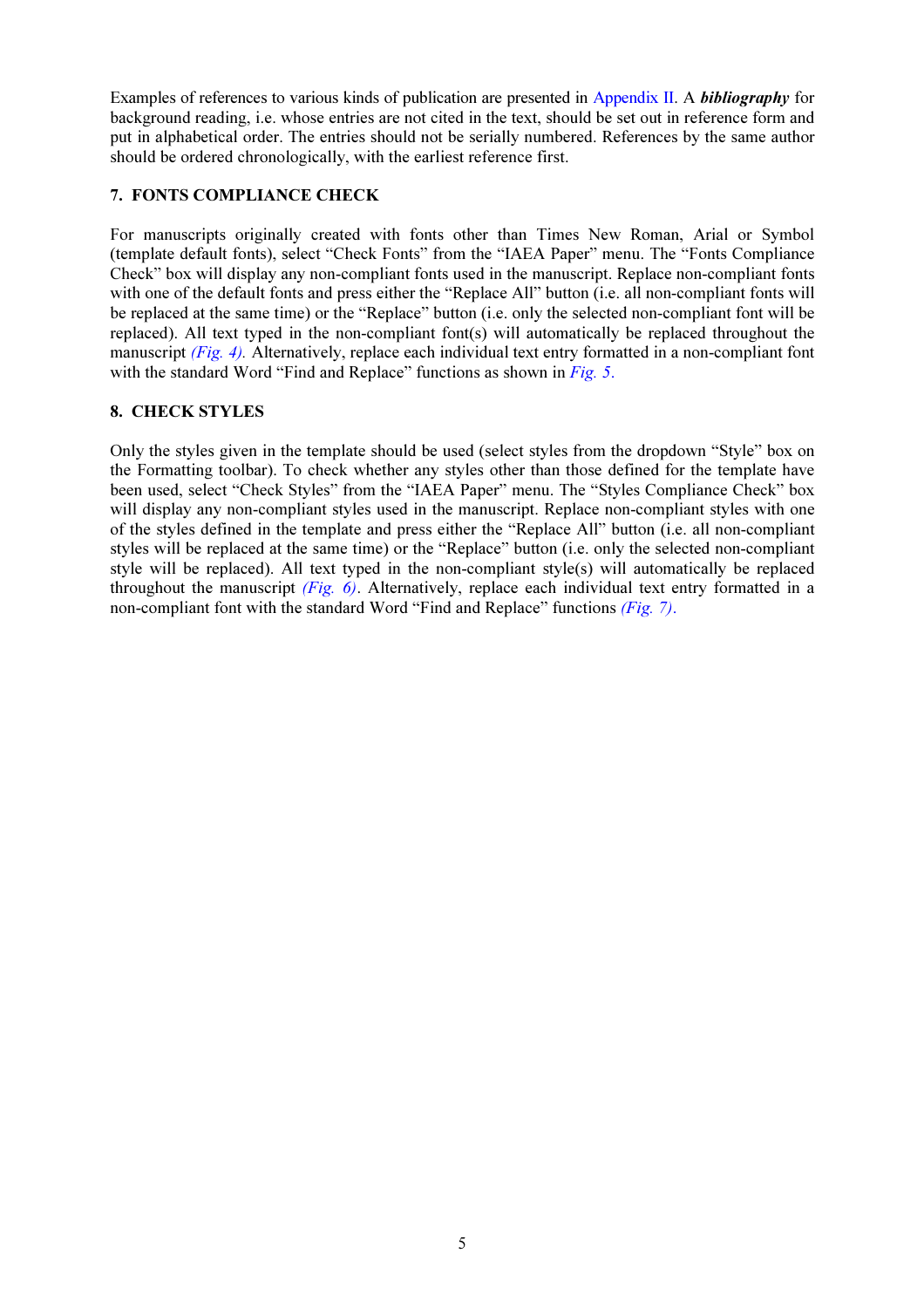## FIGURES

<span id="page-5-0"></span>

| "Proceedings Paper" properties                                                                  | $\boldsymbol{\times}$                                                                                                                        |
|-------------------------------------------------------------------------------------------------|----------------------------------------------------------------------------------------------------------------------------------------------|
| Title   Institutes   Authors   Other                                                            |                                                                                                                                              |
| Title includes special characters and symbols (e.g. Greek letters,<br>mathematical symbols).    |                                                                                                                                              |
| Title without special symbols:                                                                  |                                                                                                                                              |
| Climatic record from bottom sediments                                                           |                                                                                                                                              |
|                                                                                                 |                                                                                                                                              |
|                                                                                                 | Institute properties<br>×                                                                                                                    |
| Subtitle includes special characters and symbols (e.g. Greek<br>letters, mathematical symbols). | Name and location of institute (the name of the institute may, if<br>necessary, be preceded by the name of a division within the institute): |
| Subtitle without special symbols:                                                               | State Oceanographic Institute,                                                                                                               |
| Preliminary results                                                                             | Moscow, Russian Federation                                                                                                                   |
|                                                                                                 |                                                                                                                                              |
|                                                                                                 |                                                                                                                                              |
| Footnote to title:                                                                              |                                                                                                                                              |
|                                                                                                 |                                                                                                                                              |
| Work partially supported by the United Nations Environment<br>Programme.                        |                                                                                                                                              |
|                                                                                                 |                                                                                                                                              |
|                                                                                                 |                                                                                                                                              |
|                                                                                                 |                                                                                                                                              |
| <b>OK</b><br>Cancel                                                                             | OK<br>Cancel                                                                                                                                 |
|                                                                                                 |                                                                                                                                              |



|                                                                                                                                                                                                                           | "Proceedings Paper" properties<br>$\vert x \vert$                                                                                                                                                                                                      |
|---------------------------------------------------------------------------------------------------------------------------------------------------------------------------------------------------------------------------|--------------------------------------------------------------------------------------------------------------------------------------------------------------------------------------------------------------------------------------------------------|
|                                                                                                                                                                                                                           | Title   Institutes   Authors Other                                                                                                                                                                                                                     |
| <b>Author properties</b><br>Ι×Ι<br>Initials of given name followed by family name in full (Authors<br>who normally put their family name first and given name last<br>should write out both names in full):<br>V.R. Batov | * If the paper is presented by someone other than a named author,<br>for example by an individual on behalf of a team, insert this person's<br>initials and family name (e.g. E.T. Wagner) in this box.<br>Paper type:<br>*Presented by:<br>A.N. Other |
| Footnote:<br>Present address: Water Problems Institute of the Russian.<br>Academy of Sciences, Moscow, Russian Federation                                                                                                 | Ⅳ Copyright granted to the IAEA<br>To be filled in by the IAEA<br>Paper number:<br>Session ID:                                                                                                                                                         |
| Institute:<br>State Oceanographic Institute,<br>OK.<br>Cancel                                                                                                                                                             | Cancel<br><b>OK</b>                                                                                                                                                                                                                                    |

FIG. 1c. Fig. 1d.

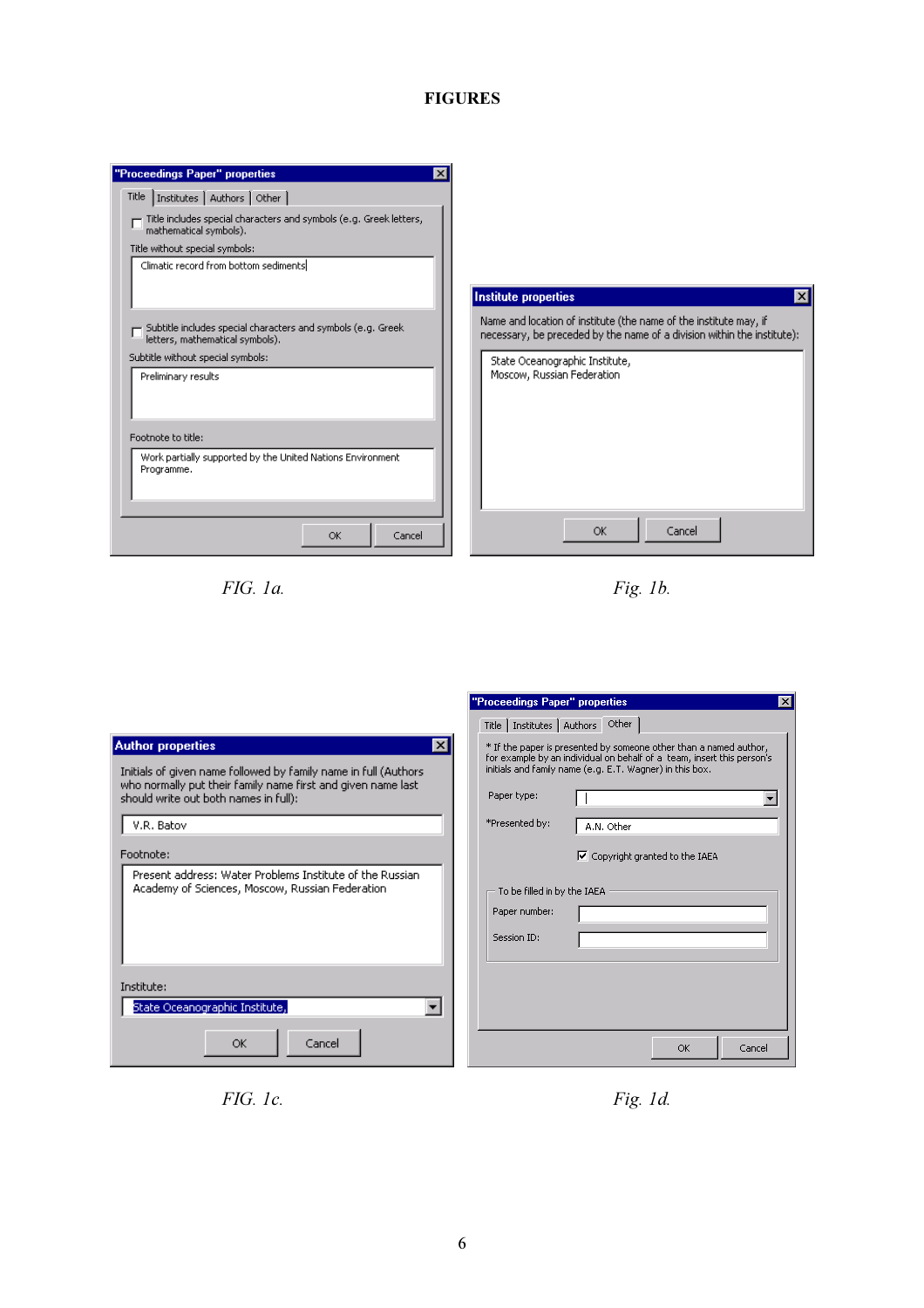<span id="page-6-0"></span>

| <b>Bullets and Numbering</b>        |                                 |                          |           |
|-------------------------------------|---------------------------------|--------------------------|-----------|
| Numbered<br>Bulleted                | Outline Numbered                |                          |           |
| None                                | $1)$ —<br>a) — — —<br>i).<br>__ |                          |           |
| Article I. Headi                    | 1 Heading 1-                    | -List Bullet_            | (1)       |
| Section 1.01 H                      | 1.1 Heading $2-$                |                          | (a) — — — |
| (a) Heading 3                       | 1.1.1 Heading                   |                          | (0)       |
| List numbering<br>Restart numbering |                                 | C Continue previous list | Customize |
| Reset                               |                                 | OK                       | Cancel    |

FIG. 2.

| Symbols |                     | Special Characters |    |     |   |   |    |         |            |               |                             |   |         |   |   |               |              |    |   |              |    |         |   |   |   |         |  |
|---------|---------------------|--------------------|----|-----|---|---|----|---------|------------|---------------|-----------------------------|---|---------|---|---|---------------|--------------|----|---|--------------|----|---------|---|---|---|---------|--|
| Font:   |                     | (normal text)      |    |     |   |   |    |         |            |               |                             |   | Subset: |   |   | Basic Latin   |              |    |   |              |    |         |   |   |   |         |  |
|         |                     | #                  | \$ | %   | & |   |    |         | $\ast$     | $^{+}$        | ,                           |   |         |   | U |               | 2            | 3  | 4 | 5            | 6  | 7       | 8 | 9 |   |         |  |
| <       | $\geq$<br>$=$       |                    | @, | AIB |   | С | D  | Ε       | F          | G             | Η                           |   |         | K | L | MИ            |              | О  | Ρ | Ω            | R) | S       | Т | U | V | W       |  |
| х       | Υ<br>Ζ              |                    |    |     | Λ |   | ×. | а       | b          | c.            | d                           | e | f       | g | h | $\mathbf{1}$  | $\mathbf{1}$ | k  |   | m            | n  | $\circ$ | p | q | r | s       |  |
| t       | v<br>u              | w                  | x  | v   | z |   |    |         | $\tilde{}$ |               |                             | ¢ | £       | o | ¥ |               | Ş            |    | © | $\mathbf{a}$ | «  | -       | ÷ | ® |   | $\circ$ |  |
| $\pm$   | $\overline{2}$<br>3 | ٠                  | μ  |     |   |   | 1  | $\circ$ | y)         | $\frac{1}{4}$ | $\frac{1}{2}$ $\frac{3}{4}$ |   |         | Α | Α | Â             | Ã            | Äl | Å | Æ            |    | È       | É | Ê | Ë | Ì       |  |
|         |                     | Đ                  | Ñ  | Ó   | Ó | ô | Ő  | Ő       | ×          | ø             | Ú                           | Ú | Û       | Ü | Ý | Þ             | ß            | à  | á | â            | ã  | ä       | å | æ | ¢ | è       |  |
| é       | ê<br>ë.             |                    | í  | î   | ï | ð | ñ  | ò       | ó          | ô             | ő                           | ő | ÷       | ø | ù | ú             | û            | ü  | ý | þ            | Ÿ  | Ā       | ā | Ă | ă | Ą       |  |
| ą       | ć                   | ĉ                  | ĉ  | ۸   | ċ |   | č  | Ď       | ď          | Đ             | đ                           | Ē | ē       | Ě | ě | Ė             | ė            | Ę  | ę | É            | ě  | Ĝ       | ĝ | Ğ | ğ | Ğ.      |  |
|         | AutoCorrect         |                    |    |     |   |   |    |         |            | Shortcut Key  |                             |   |         |   |   | Shortcut key: |              |    |   |              |    |         |   |   |   |         |  |

FIG. 3.

| <b>Fonts Compliance Check</b>            | $\times$                                                                                                        |
|------------------------------------------|-----------------------------------------------------------------------------------------------------------------|
| Substitutions                            |                                                                                                                 |
| Non-compliant Font                       | Substitute Font                                                                                                 |
| Tahoma                                   | Times New Roman                                                                                                 |
| Algerian                                 | Times New Roman                                                                                                 |
| Non-compliant Document Font:<br>Algerian | Substituted Font:<br><b>Times New Roman</b><br>"Algerian" will be displayed and printed using "Times New Roman" |
|                                          | Replace<br>Replace All<br>Cancel                                                                                |

FIG. 4.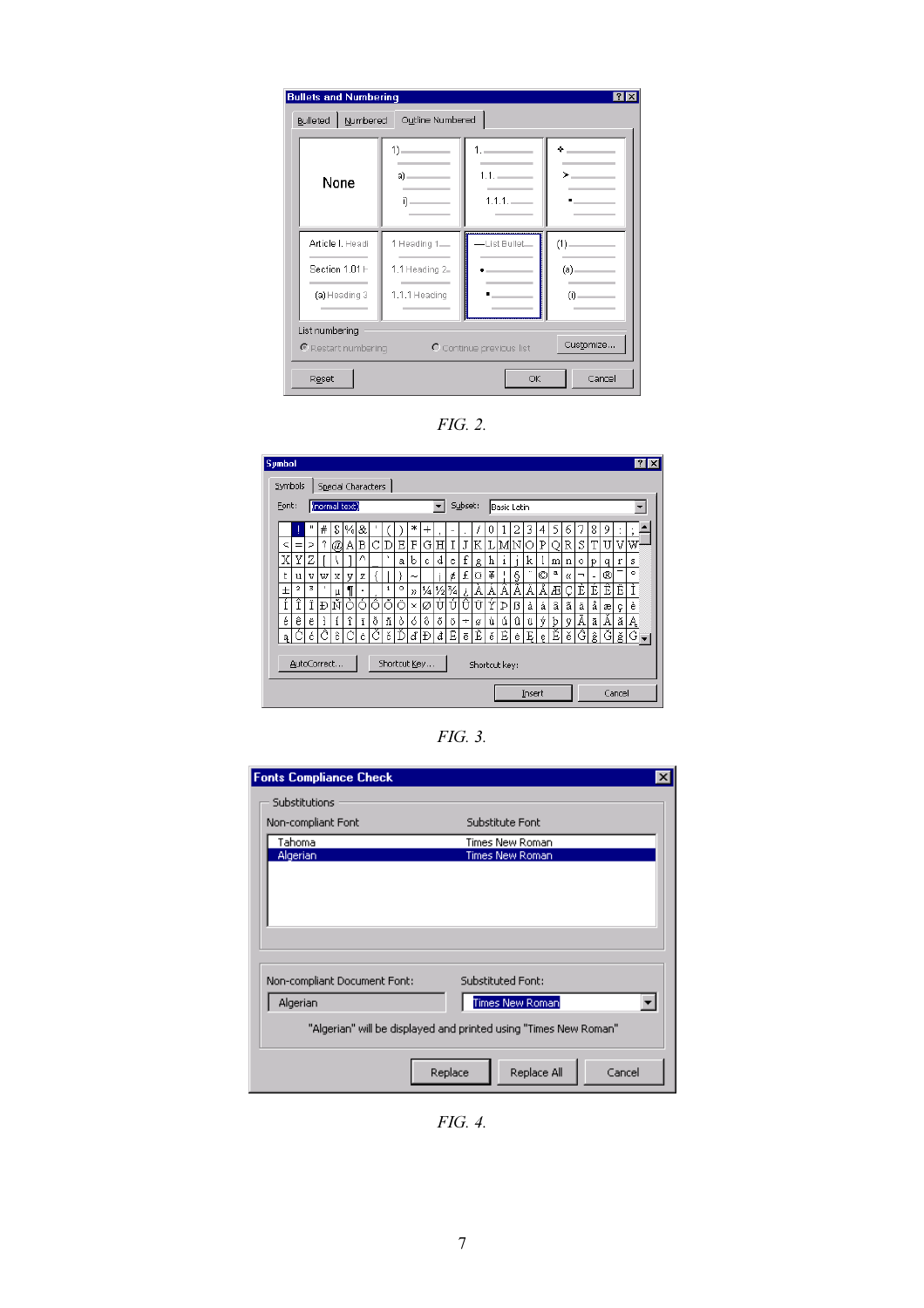<span id="page-7-0"></span>

| <b>Find and Replace</b><br>$\mathbf{?}$                                                   |
|-------------------------------------------------------------------------------------------|
| Replace<br>$Go$ To  <br>Find                                                              |
| Find what:<br>Font: Tahoma<br>Format:                                                     |
| Replace with:<br>Font: Times New Roman<br>Format:                                         |
| <br>Replace<br>Replace All<br>Cancel<br><b>Find Next</b><br>Less *<br>÷<br>Search Options |
| la။<br>Search:<br>Match case<br>Find whole words only                                     |
| $\Box$ Use wildcards<br>Sounds like                                                       |
| Find all word forms<br>Replace                                                            |
| Special *<br>Format *<br>No Formatting                                                    |

FIG. 5.

| <b>Styles Compliance Check</b> | ×                                                        |
|--------------------------------|----------------------------------------------------------|
| <b>Substitutions</b>           |                                                          |
| Non-compliant Style            | Substitute Style                                         |
| Bad                            | Body Text                                                |
| Normal<br>Ugly                 | Body Text<br>Body Text                                   |
|                                |                                                          |
| Non-compliant Document Style:  | Substituted Style:                                       |
| Normal                         | Body Text                                                |
|                                | "Normal" will be displayed and printed using "Body Text" |
| Replace                        | Replace All<br>Cancel                                    |

FIG. 6.

| <b>Find and Replace</b> | $ ?  \times$                                                   |
|-------------------------|----------------------------------------------------------------|
| Replace<br>Find         | $Go$ To $\Box$                                                 |
| Find what:              |                                                                |
| Format:                 | Style: Bad                                                     |
| Replace with:           |                                                                |
| Format:                 | Style: Body Text                                               |
|                         | <b>Find Next</b><br>Replace All<br>Replace<br>Cancel<br>Less * |
| Search Options          |                                                                |
| Search:                 | All                                                            |
| Match case              |                                                                |
| Find whole words only   |                                                                |
| Use wildcards           |                                                                |
| Sounds like             |                                                                |
| Find all word forms     |                                                                |
| Find                    |                                                                |
|                         | Format *<br>Special *<br>No Formatting                         |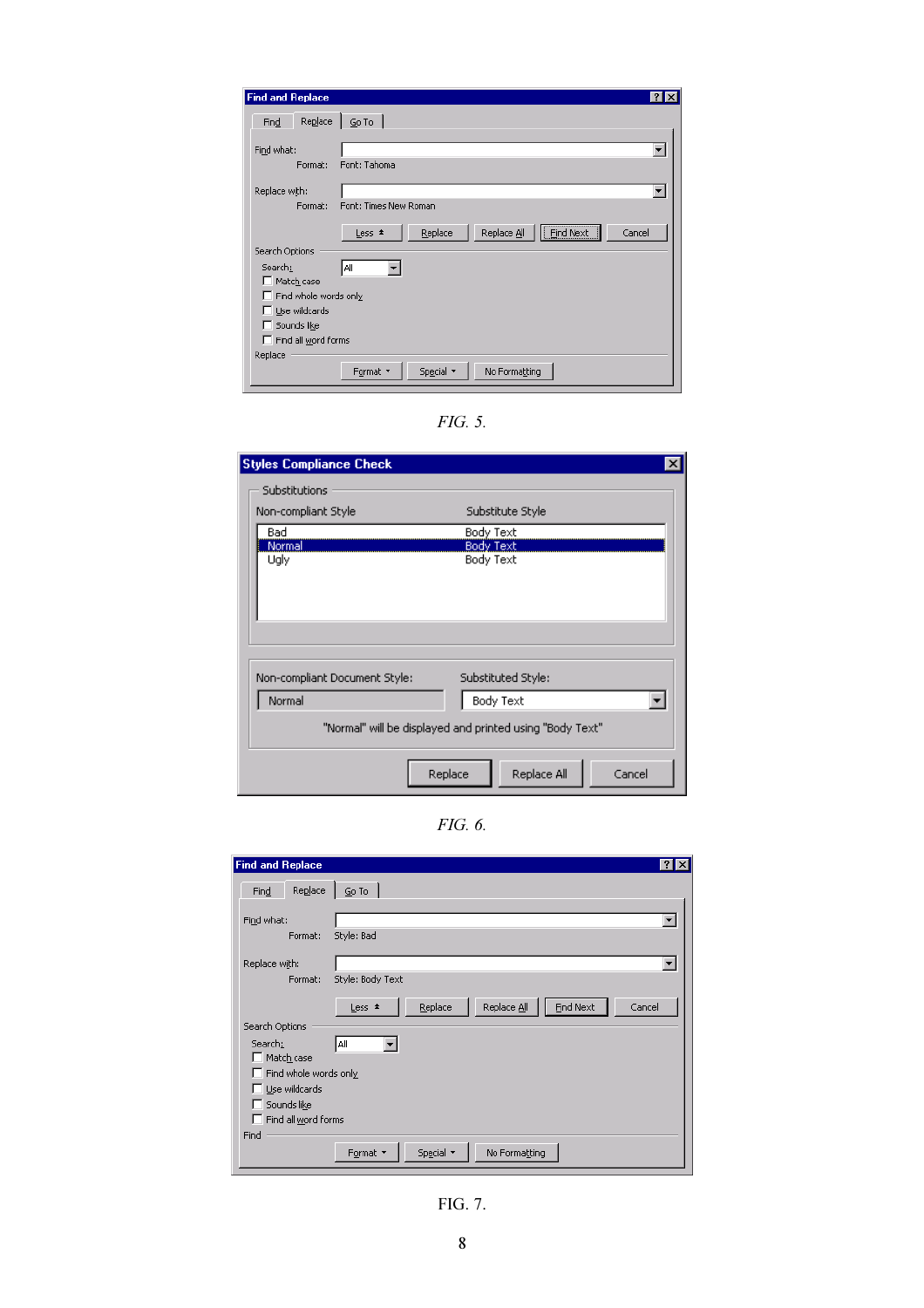# Appendix I

<span id="page-8-0"></span>STYLES USED IN THE TEMPLATE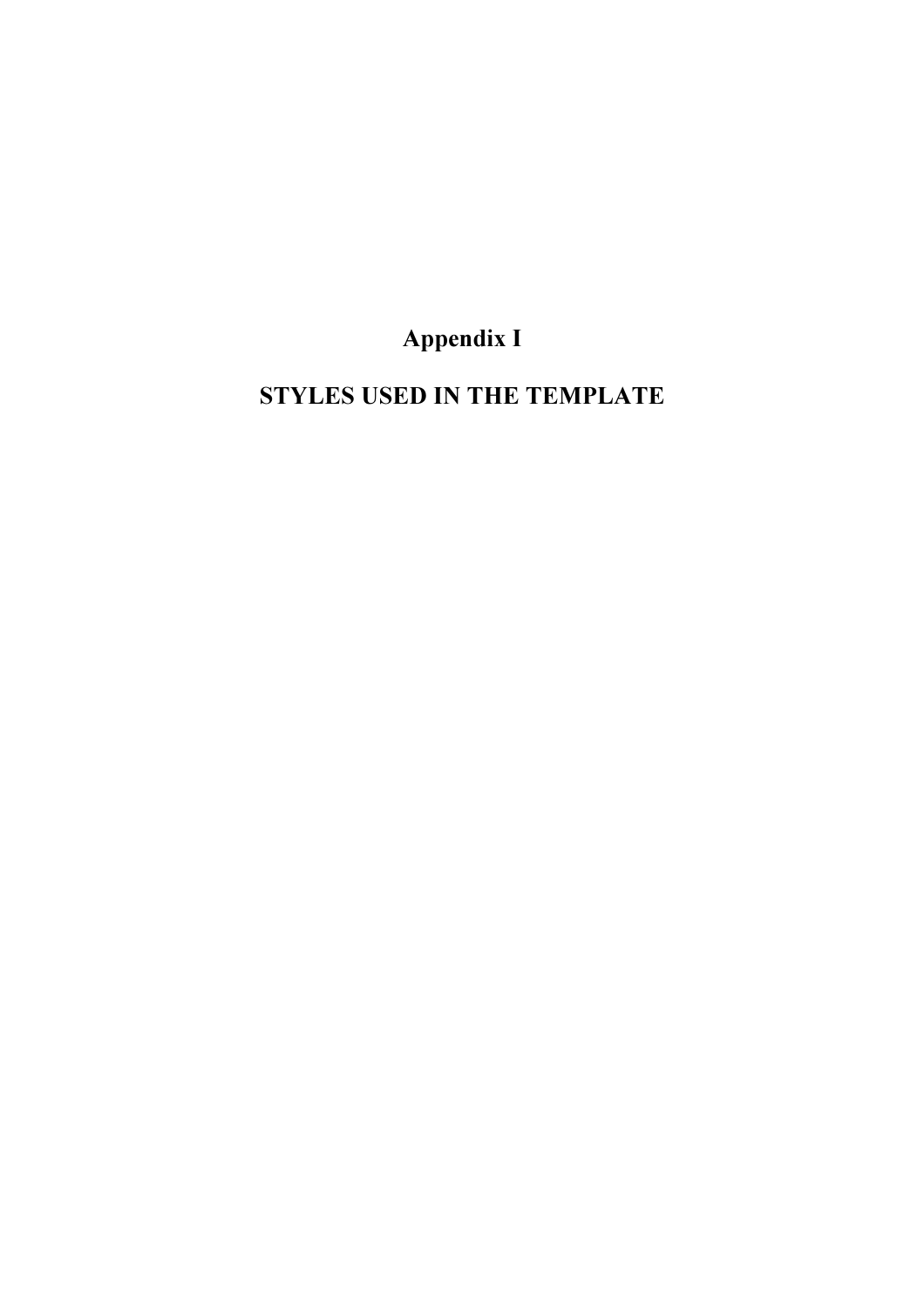#### Body Text

Normal +

### Body Text Abstract

Body Text + Font: 10 pt

## Body Text List

Body Text  $+$  Space after 0 pt

#### Default Paragraph Font

The font of the underlying paragraph style  $+$ 

#### Document Map

Normal + Font: Tahoma, Pattern: Clear (Dark Blue)

#### Footer

Font: Times New Roman, 11 pt, No Proofing, English (U.S.), Flush left, Line spacing single, Widow/orphan control, Not Overflow Punct, Not AutoSpace between Asian characters and Latin characters, Not AutoSpace between Asian characters and Number charac...

#### Header

Font: Times New Roman, 11 pt, Bold, No Proofing, English (U.S.), Flush left, Line spacing single, Widow/orphan control, Not Overflow Punct, Not AutoSpace between Asian characters and Latin characters, Not AutoSpace between Asian characters and Number ...

#### Heading 1

Style for Next Paragraph: Body Text

Font: Times New Roman, 12 pt, Bold, No Proofing, English (U.S.), Kern at 14 pt, Indent: Hanging 0.75 cm Justified, Line spacing single, Space after 12 pt, Widow/orphan control, Keep with next, Level 1, Not Overflow Punct, Not AutoSpace between Asia...

#### Heading 1 Type

Style for Next Paragraph: Body Text

Normal + Font: Bold, All caps, Centered, Keep with next, Keep lines together

#### Heading 2

Style for Next Paragraph: Body Text

Font: Times New Roman, 12 pt, Bold, Italic, No Proofing, English (U.S.), Indent: Hanging 1 cm Justified, Line spacing single, Space after 12 pt, Widow/orphan control, Keep with next, Level 2, Not Overflow Punct, Not AutoSpace between Asian characte...

#### Heading 3

Style for Next Paragraph: Body Text

Font: Times New Roman, 12 pt, Italic, No Proofing, English (U.S.), Indent: Hanging 1.25 cm Justified, Line spacing single, Space after 12 pt, Widow/orphan control, Keep with next, Level 3, Not Overflow Punct, Not AutoSpace between Asian characters ...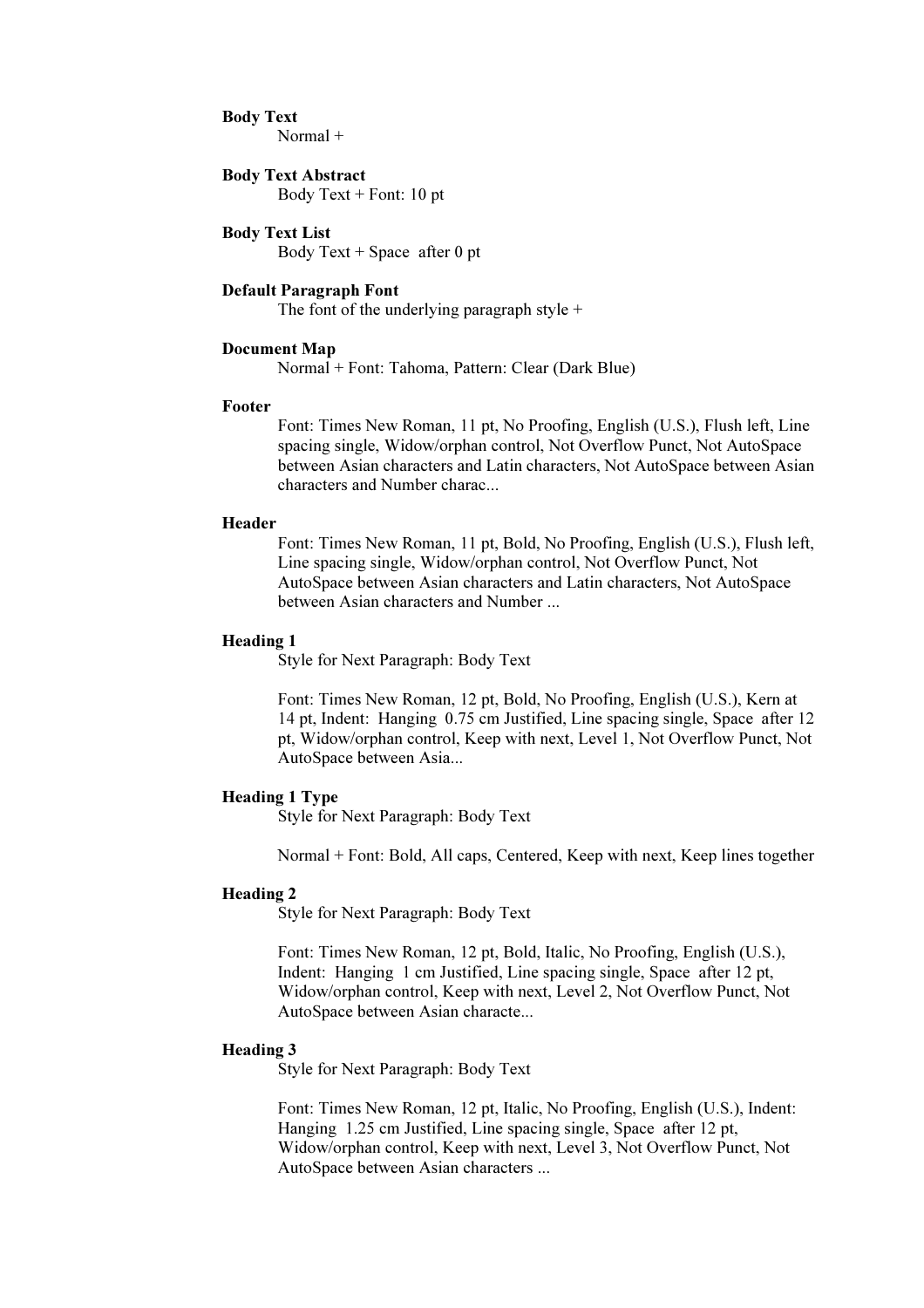## Heading 4

Style for Next Paragraph: Body Text

Font: Times New Roman, 12 pt, No Proofing, English (U.S.), Indent: Hanging 1.5 cm Justified, Line spacing single, Space after 12 pt, Widow/orphan control, Keep with next, Level 4, Not Overflow Punct, Not AutoSpace between Asian characters and Latin...

#### Heading 5

Style for Next Paragraph: Body Text

Font: Times New Roman, 12 pt, Bold, Italic, No Proofing, English (U.S.), Flush left, Line spacing single, Space after 12 pt, Widow/orphan control, Level 5, Not Overflow Punct, Not AutoSpace between Asian characters and Latin characters, Not AutoSpace...

#### Heading 6

Style for Next Paragraph: Body Text

Heading  $5 +$  Level 6, Tabs: 0 cm, Not at 1.9 cm

#### Heading 7

Style for Next Paragraph: Body Text

Heading  $5 +$  Level 7, Tabs: 0 cm, Not at 1.9 cm

#### Heading 8

Style for Next Paragraph: Body Text

Heading  $5 +$  Level 8, Tabs: 0 cm, Not at 1.9 cm

#### Heading 9

Style for Next Paragraph: Body Text

Heading  $5 +$  Level 9, Tabs: 0 cm, Not at 1.9 cm

#### IAEA Authors

Style for Next Paragraph: Body Text

Body Text + Font: 12 pt, Bold

#### IAEA Figure Caption

Normal + Font: Italic, Proof Text, Centered, Overflow Punct, AutoSpace between Asian characters and Latin characters, AutoSpace between Asian characters and Number characters, Font Alignment: Auto

#### IAEA Institutes

Style for Next Paragraph: Body Text

Body Text + Font: 12 pt, Flush left

#### IAEA Reference Text

Body Text  $+$  Space after 0 pt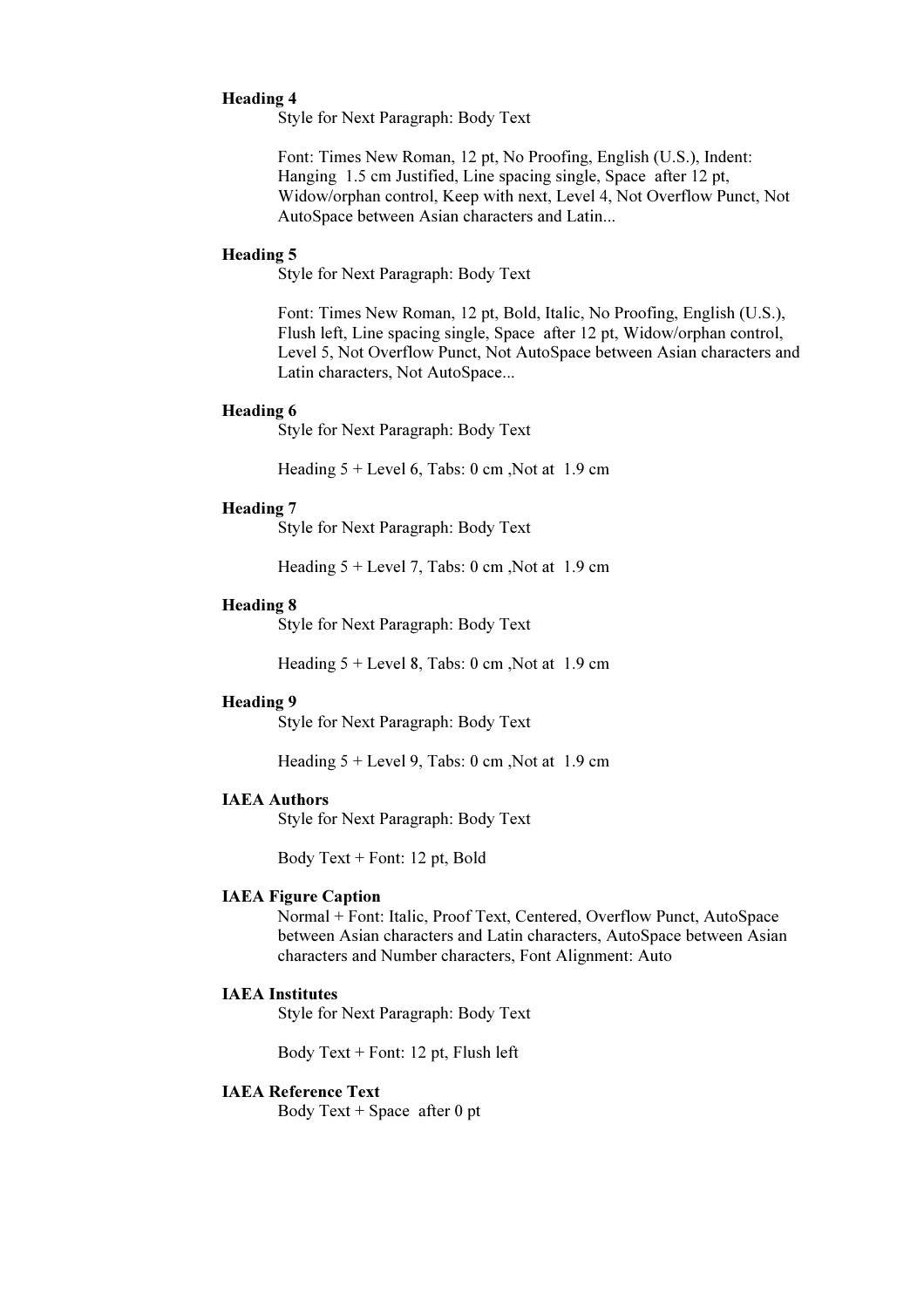## IAEA Table Caption

IAEA Figure Caption + Font: Not Italic, Justified, Space after 6 pt, Keep with next, Keep lines together

#### IAEA Table Footnote

Normal + Proof Text, Flush left, Space before 3 pt after 0 pt, Keep with next, Keep lines together, Overflow Punct, AutoSpace between Asian characters and Latin characters, AutoSpace between Asian characters and Number characters, Font Alignment: Auto

#### Normal

Font: Times New Roman, 11 pt, No Proofing, English (U.K.), Justified, Line spacing single, Space after 12 pt, Widow/orphan control, Not Overflow Punct, Not AutoSpace between Asian characters and Latin characters, Not AutoSpace between Asian character...

#### Subtitle

Normal + Font: 14 pt, Bold, Italic, Indent: Left 1 cm Flush left, Space after 24 pt

## **Title**

Normal + Font: 14 pt, Bold, Kern at 14 pt, Indent: Left 1 cm Flush left, Space before 32 pt after 0 pt, Keep with next, Level 1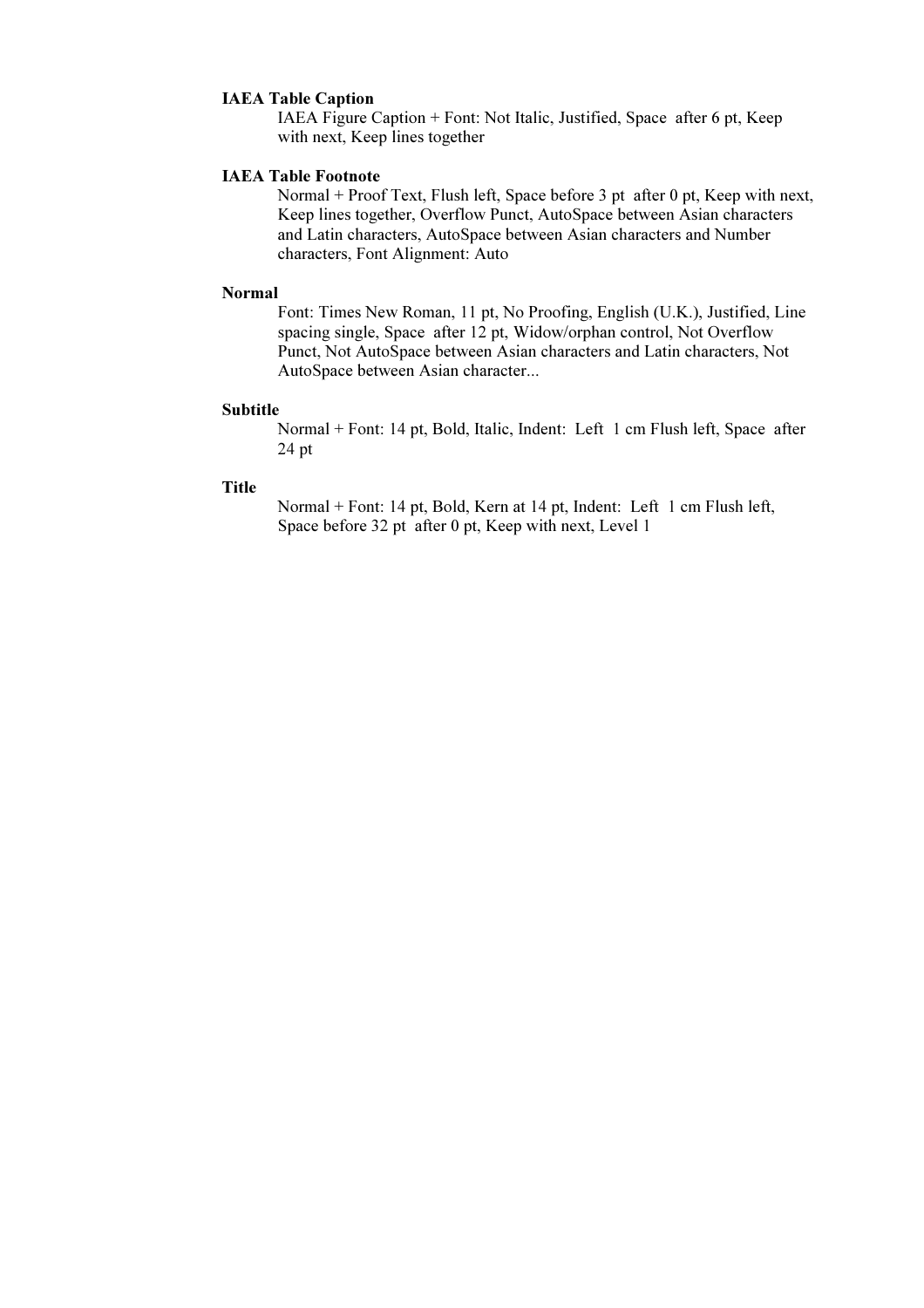# Appendix II

# EXAMPLES OF REFERENCES

- <span id="page-12-0"></span>[1] FOOD AND AGRICULTURE ORGANIZATION OF THE UNITED NATIONS, INTERNATIONAL ATOMIC ENERGY AGENCY, INTERNATIONAL LABOUR ORGANISATION, OECD NUCLEAR ENERGY AGENCY, PAN AMERICAN HEALTH ORGANIZATION, WORLD HEALTH ORGANIZATION, International Basic Safety Standards for Protection against Ionizing Radiation and for the Safety of Radiation Sources, Safety Series No. 115, IAEA, Vienna (1996).
- [2] INTERNATIONAL ATOMIC ENERGY AGENCY, Regulations for the Safe Transport of Radioactive Material, Safety Standards Series No. ST-1, IAEA, Vienna (1996).
- [3] INTERNATIONAL ATOMIC ENERGY AGENCY, Quality Assurance for Safety in Nuclear Power Plants and other Nuclear Installations, Code and Safety Guides Q1–Q14, Safety Series No. 50-C/SG-Q, IAEA, Vienna (1996).
- [4] INTERNATIONAL ATOMIC ENERGY AGENCY, Establishing and Implementing a Quality Assurance Programme, Safety Guide Q1, Quality Assurance for Safety in Nuclear Power Plants and other Nuclear Installations, Code and Safety Guides Q1–Q14, Safety Series No. 50- C/SG-Q, IAEA, Vienna (1996).
- [5] INTERNATIONAL ATOMIC ENERGY AGENCY, State of the Art Technology for Decontamination and Dismantling of Nuclear Facilities, Technical Reports Series No. 395, IAEA, Vienna (1999).
- [6] INTERNATIONAL ATOMIC ENERGY AGENCY, Evolutionary Water Cooled Reactors: Strategic Issues, Technologies and Economic Viability, IAEA-TECDOC-1117, Vienna (1999).
- [7] FIL, N.S., et al., "Balancing passive and active systems for evolutionary water cooled reactors", Evolutionary Water Cooled Reactors: Strategic Issues, Technologies and Economic Viability, IAEA-TECDOC-1117, Vienna (1999) 149–158.
- [8] Energy from Inertial Fusion, IAEA, Vienna (1995) 95–111.
- [9] Topical Issues in Nuclear, Radiation and Radioactive Waste Safety (Proc. Conf. Vienna, 1998), IAEA, Vienna (1999); Contributed Papers (CD-ROM).
- [10] INTERNATIONAL ATOMIC ENERGY AGENCY, Isotope Techniques in Water Resources Development and Management, C&S Papers Series No. 2/C, IAEA, Vienna (1999) (CD-ROM).
- [11] LAO, L.L., et al., "Effects of plasma shape and profiles on edge stability in DIII-D", Fusion Energy 1998 (Proc. 17th Int. Conf. Yokohama, 1998), IAEA, Vienna (2000) (CD-ROM file EX8/1).
- [12] INTERNATIONAL COMMISSION ON RADIOLOGICAL PROTECTION, Evaluation of Radiation Doses to Body Tissues from Internal Contamination due to Occupational Exposure, Publication 10, Pergamon Press, Oxford and New York (1968).
- [13] Nuclear Power Performance and Safety (Proc. Conf. Vienna, 1987), 6 vols, IAEA, Vienna (1988).
- [14] TAIT, W.H., Radiation Detection, Butterworth, London (1980).
- [15] GRAMBOW, B., et al., "Chemical stability of a phosphate glass under hydrothermal conditions". Scientific Basis for Nuclear Waste Management (Proc. Symp. Boston, 1979), Vol. 2 (NORTHRUP, C.J.M., Jr., Ed.), Plenum Press, New York (1980) 109–116.
- [16] DURAND, M., KAWASHIMA, R., ibid., pp. 375–379.
- [17] FORSYTH, R.S. (Ed.), The Hot Cell Laboratory A Short Description of Programs, Facilities and Techniques, Rep. STUDSVIK/NF(P)-86/29, Studsvik Energiteknik, Nyköping (1986).
- [18] NATIONALE GENOSSENSCHAFT FÜR DIE LAGERUNG RADIOAKTlVER ABFÄLLE, Repository for High Level Waste: Construction and Operation, Rep. 85-04, Nagra, Baden, Switzerland (1985).
- [19] Del Castillo, D., Dynamics and Transport in Rotating Fluids and Transition to Chaos in Area Preserving Non-twist Maps, PhD Thesis, Univ. of Texas, Austin (1994).
- [20] KUANG, Guangli, et al., Lower hybrid current drive experiments and improved performance on the HT-7 superconducting tokamak, Nucl. Fusion 39 (1999) 1769.